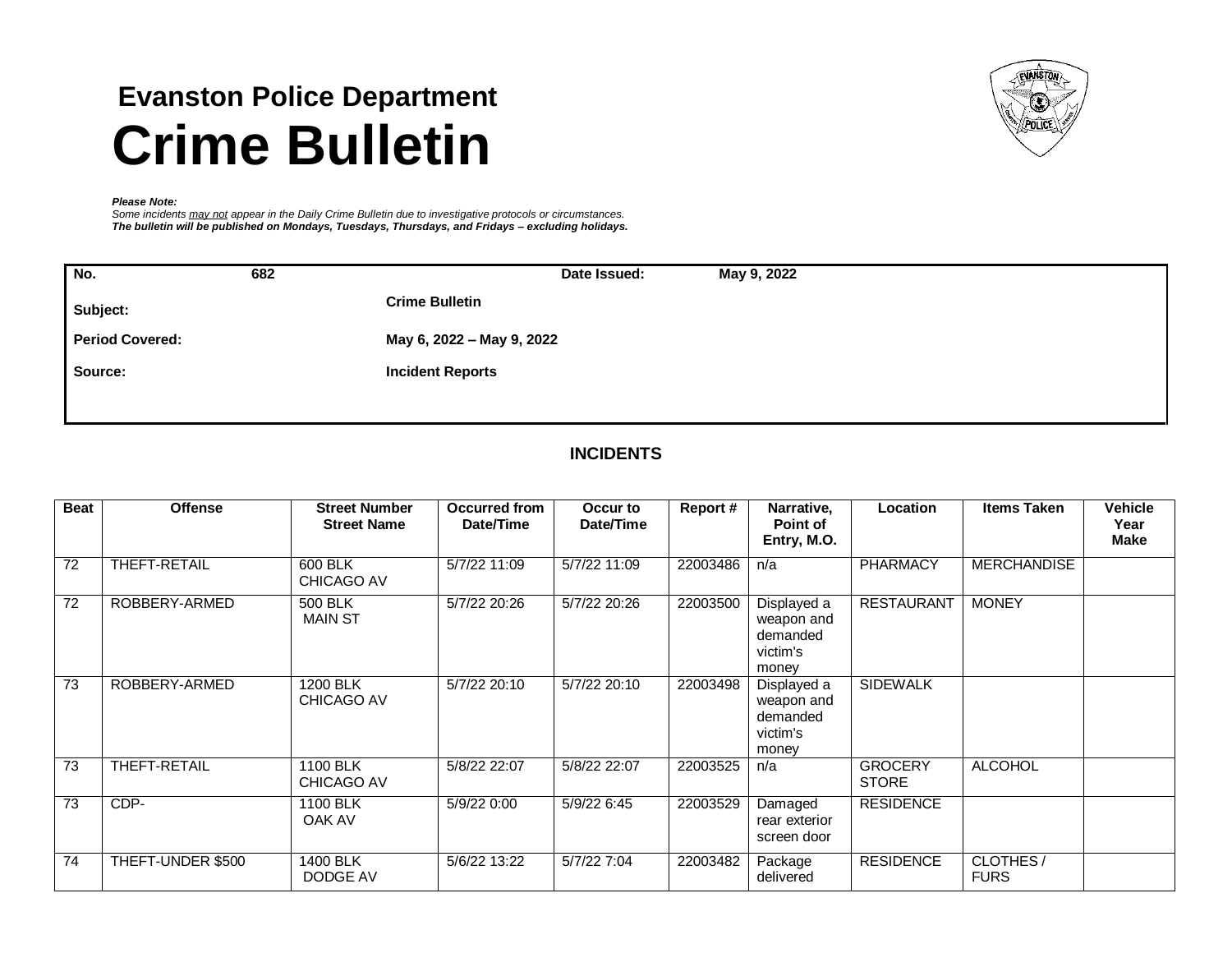| <b>Beat</b> | <b>Offense</b>      | <b>Street Number</b><br><b>Street Name</b> | <b>Occurred from</b><br>Date/Time | Occur to<br>Date/Time | Report#  | Narrative,<br>Point of<br>Entry, M.O. | Location         | <b>Items Taken</b>                                  | Vehicle<br>Year<br><b>Make</b> |
|-------------|---------------------|--------------------------------------------|-----------------------------------|-----------------------|----------|---------------------------------------|------------------|-----------------------------------------------------|--------------------------------|
| 74          | THEFT-UNDER \$500   | 1400 BLK<br>DODGE AV                       | 5/6/22 13:22                      | 5/7/22 7:04           | 22003482 | Package<br>delivered                  | <b>RESIDENCE</b> | CLOTHES/<br><b>FURS</b>                             |                                |
| 76          | CDP-                | 1800 BLK<br>SHERMAN AV                     | 5/2/22 22:45                      | 5/2/22 22:46          | 22003459 | Scratched<br>the basement<br>door     | <b>RESIDENCE</b> |                                                     |                                |
| 78          | MOTOR VEHICLE THEFT | 400 BLK<br>ELMWOOD AV                      | 5/6/22 18:00                      | 5/6/22 19:18          | 22003472 | Vehicle<br>Recovered                  | <b>STREET</b>    | <b>LICENSE</b><br>PLATE<br>#DF52861,<br><b>BLUE</b> | 2002<br><b>HONDA</b>           |